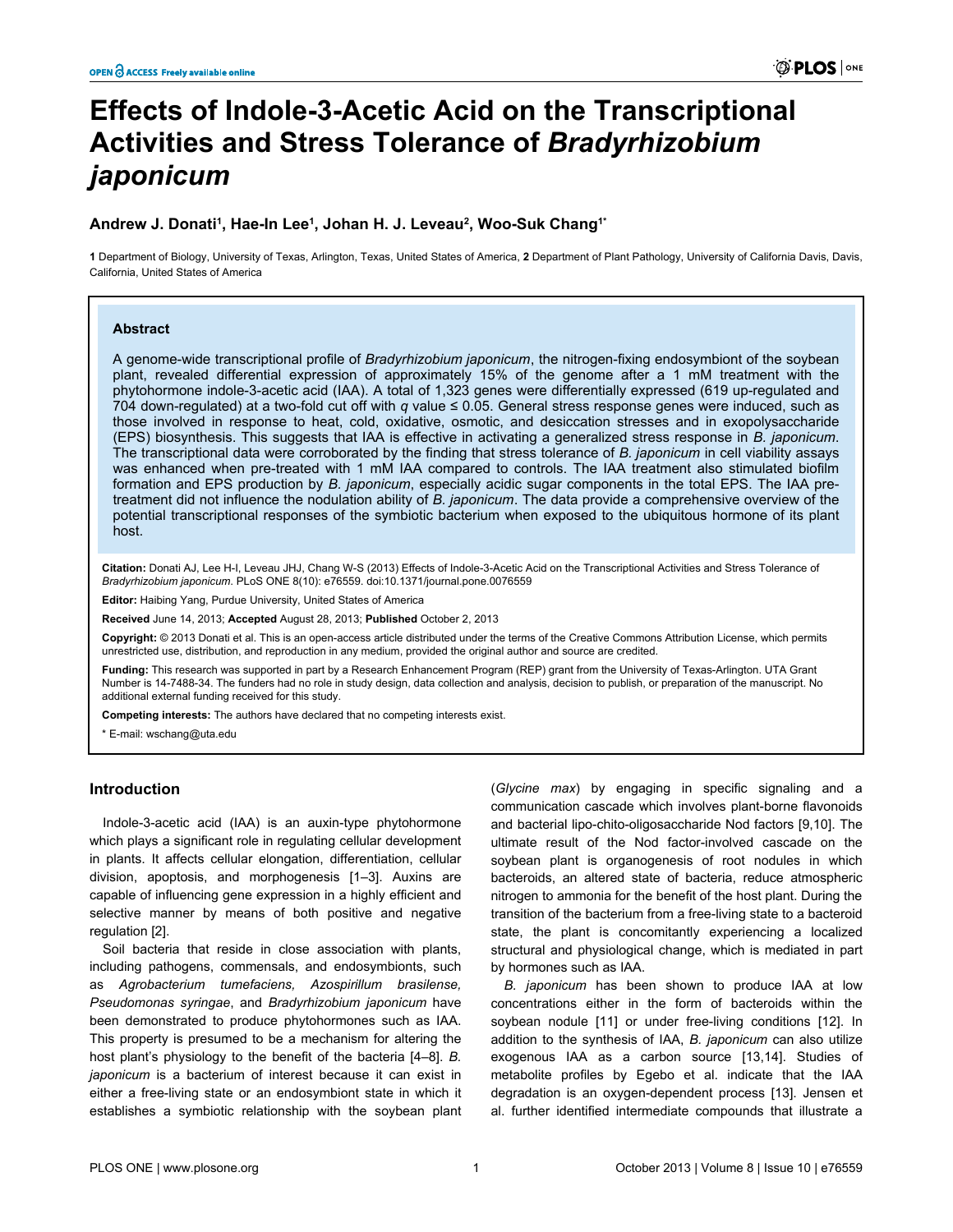novel catabolic pathway for the IAA degradation in *B. japonicum* [\[14\]](#page-9-0). Little is known about how *B. japonicum* responds to exogenous IAA at the transcriptional level. To date, transcriptional profiles of bacteria in response to IAA are available for *Escherichia coli* [\[15,16](#page-9-0)], *A. tumefaciens* [\[17\]](#page-9-0), *A. brasilense* [[7\]](#page-9-0), and *Sinorhizobium meliloti* [\[18\]](#page-9-0). However, none of them is an IAA degrader, although they are able to synthesize IAA. Thus, a comprehensive gene expression profile of *B. japonicum* would be of considerable importance not only for identifying genes required for IAA catabolism as a symbiotic nitrogen fixer, but also for making inferences on the biological relevance of the phytohormone in the symbiosis with its host plant. Here we propose that the transcriptional responses and the associated physiological changes will confer some fitness advantage to *B. japonicum*'s ability to survive in the rhizosphere that often undergoes fluctuations of environmental factors such as temperature, osmotic pressure, reactive oxygen species, and desiccation.

# **Materials and Methods**

#### **Bacterial strains and culture conditions**

*B. japonicum* USDA 110 was cultured in arabinose-gluconate (AG) medium which was comprised of 125 mg NaHPO<sub>4</sub>, 250 mg Na <sub>2</sub>SO<sub>4</sub>, 320 mg NH<sub>4</sub>Cl, 180 mg MgSO<sub>4</sub>·7H<sub>2</sub>O, 10 mg  $CaCl<sub>2</sub>$ , 4 mg FeCl<sub>3</sub>, 1.3 g HEPES, 1.1 g MES, 1.0 g yeast extract, 1.0g L-arabinose, and 1.0 g D-gluconic acid sodium salt per liter with pH adjusted to 6.8 [\[19](#page-9-0)]. Cultures were maintained with full aeration at 30 °C with shaking (200 rpm).

#### **Growth conditions for IAA treatments**

The effects of IAA on the growth and survival characteristics of *B. japonicum* were investigated. Briefly, cells were grown in a 1-liter-flask containing 350 ml of the AG medium until mid-log phase in order to capture the cells in a metabolically active state (O.D. $_{600}$  ~ 0.8 to 1.0). The culture was divided into six 50ml cultures by pipetting into 250-ml flasks and each culture was subsequently treated with a range of IAA concentrations (0, 0.25, 0.5, 1, 2, and 5 mM). For the 0 mM IAA control treatment, the same volume of ethanol was added, since ethanol was used as a solvent to dissolve IAA. After IAA treatments, measurements of turbidity  $(O.D._{600})$  were taken at 4, 16, and 28 h after treatment with a UV-Vis spectrophotometer (Genesys 5, Spectronic Instruments) and plotted against time.

### **Detection and quantification of IAA** *in vitro*

The effective concentration of IAA in the cultures was detected and quantified by the use of the Salkowski staining reagent [[20](#page-9-0)]. The reagent was prepared by slowly dissolving 2.4 g FeCl<sub>3</sub> in a solvent comprised of 88 ml  $H_2SO_4$  and 100 ml H<sub>2</sub>O. The reagent was subsequently stored in the dark. IAA in the culture was quantified by mixing 0.5 ml of the Salkowski reagent with 0.5 mL of the sample and incubating the samples in the dark for 1 h. The absorbance at 540 nm was measured and the measurements were compared to a standard curve to infer effective concentration of IAA in the culture. IAA was also added to cell-free media for each concentration to rule out a

possible effect of the medium on IAA biodegradation. Three replicates were included for all measurements.

## **RNA isolation**

The IAA-treated cells were harvested from 100-ml cultures during mid-log phase (O.D. $_{600}$  ~0.8-1.0) after treatment with 1 mM IAA (0.2% v/v) for 3 h by the addition of 10% stop solution (5% H2O-phenol, pH 4.3, in 100% ethanol). The control cells were also harvested form 100-ml cultures treated with solvent (ethanol, 0.2% v/v) for 3 h by the addition of 10% stop solution. Cells were recovered by centrifugation at 8,000 x *g* for 20 min, flash frozen in liquid  $N_2$ , and stored at -80 °C until use. Total RNA was isolated from cell pellets using a modified hot-phenol method as previously described [[21](#page-9-0)]. DNase treatment and purification of total RNA were performed by using RNase-free DNase set (Qiagen) and the RNeasy® mini kit (Qiagen) according to the manufacturer's protocols. RNA quality was analyzed on 0.8% agarose gels and RNA quantity was measured by the NanoDrop ND-1000 spectrophotometer (Thermo Scientific).

### **Analysis of genome-wide transcriptional activities by microarray hybridization**

Genome-wide transcriptional profiles were generated from the hybridization of cDNA samples labeled with Amersham Cy3 and Cy5 monoreactive dyes (GE Healthcare) to microarray chips containing 70-mer oligonucleotides which were complementary to each of the 8,453 annotated open reading frames (ORFs) of *B. japonicum* [[22](#page-9-0)]. Thirty micrograms of input total RNA were used for cDNA synthesis and 5 µg of cDNA from both control and experimental conditions were used for labeling and hybridization. The detailed protocols for cDNA synthesis, cDNA labeling, hybridization, and washing have been described [[22\]](#page-9-0). The hybridizations were performed with three independent biological replicates for each condition, as well as a dye-swap for each replicate, resulting in a total of 6 slides as was previously described [[22](#page-9-0)].

#### **Statistical analysis of microarray data**

The slides were scanned with the Axon GenePix 4200 scanner and GenePix Pro 6.0 software was used to measure intensity values at each spot. The Lowess spatial smoothing algorithm and mixed-effect microarray ANOVA (MAANOVA) were used to standardize the signal intensities to account for slide and spot abnormalities [[23](#page-9-0)]. The significance analysis of microarray (SAM) statistical package [\[24](#page-9-0)] was used to create a list of differentially expressed genes with a fold-induction threshold of 2.0, and a false-discovery rate (FDR) of 5% or less (*q* value ≤ 0.05). The microarray data from this study are compiled in the NCBI Gene Expression Omnibus (GEO) database (<http://www.ncbi.nlm.nih.gov/geo/>) and are accessible through the GEO series accession numbers GSE36913.

# **Quantitative reverse transcription-PCR (qRT-PCR) analysis**

For the purpose of confirmation, representative genes which were differentially expressed from the microarray data were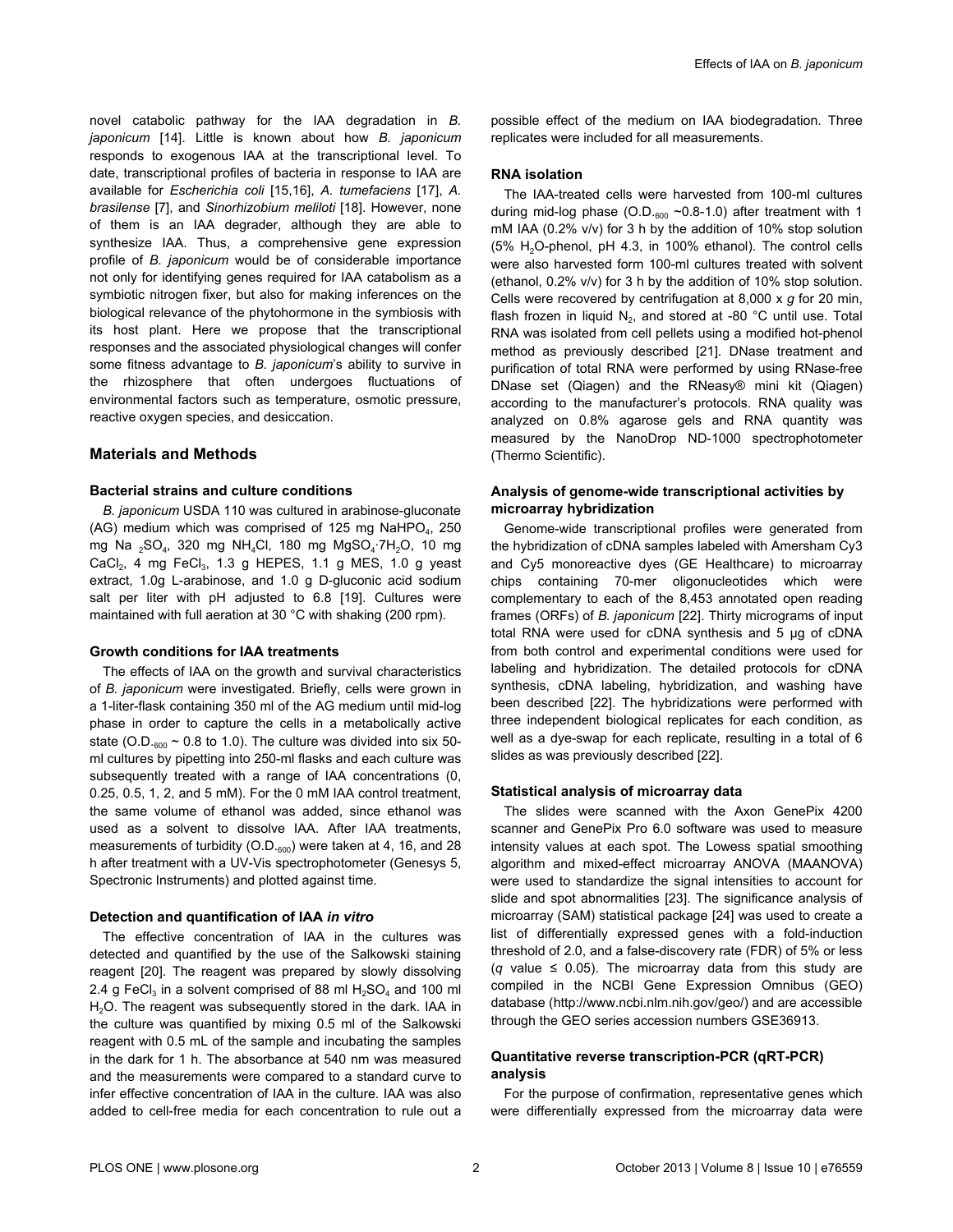chosen for qRT-PCR analysis. Primers were designed with Primer 3 software, available at <http://frodo.wi.mit.edu/primer3/>, to amplify 80-250 bp regions of the chosen genes [\(Table S1](#page-8-0)). The source of the input RNA was the same as that used in the microarray experiment. The process of cDNA synthesis and qRT-PCR was performed according to a previously described protocol [\[25\]](#page-9-0). Melting curve analysis was performed on Sequence Detection System software (version 1.3; Applied Biosystems) to check the specificity of PCR products and the LinRegPCR software was used to determine the target mRNA quantity  $(R_0)$  and amplification efficiency (E) [\(Table S2](#page-8-0)) [\[26\]](#page-9-0). Relative expression values from three technical replicates of each biological replicate (a total of three biological replicates) were normalized to the expression values of a housekeeping gene (bll0631, *par*A) [\[25\]](#page-9-0), which encodes a chromosome partitioning protein. This gene was constitutively expressed under both IAA treatment and control conditions. Fold-induction values were calculated in accordance with a previously described method [[27](#page-9-0)].

#### **Stress tolerance tests**

The effects of a 1 mM IAA pre-treatment on tolerance to oxidative stress, heat shock, cold shock, osmotic stress, and desiccation stress were examined. Cultures were grown to midlog phase (O.D. $_{600}$  ~ 1.0) and then divided evenly for all tests. One secondary culture from each replicate received a 1 mM IAA treatment for 3 h, while the other did not (control). Both secondary cultures were subsequently exposed to the exogenous stress variable. The experimental conditions were as follows: heat shock (42 °C or 50 °C for 10 min.); cold shock (4 °C for 4, 24, and 72 h); osmotic stress (0.5M NaCl for 4 h), desiccation stress (27% relative humidity [RH] for 72 h), and oxidative stress (10 mM H2O2 for 20 min). The osmotic, desiccation, and oxidative conditions were chosen based on our previous studies [[22](#page-9-0),[25](#page-9-0),[28\]](#page-9-0). Samples were taken at the indicated time points and serially diluted before being spread on AG agar plates. CFUs were counted after 3-5 days of incubation at 30 °C and recorded for each replicate. Three independent replicates were included for each condition and time variable. Percent survival was calculated by using the viable cell count at  $t = 0$  as a reference for each sample set.

#### **Exopolysaccharide (EPS) quantification**

The effect of 1 mM IAA on the EPS production phenotype was assayed. The mid-log phase cultures treated with or without 1 mM IAA were grown to stationary phase and then harvested by centrifugation at 16,000  $\times$  g for 30 min at 4 °C. The supernatant containing extracellular materials was filtered (pore size, 0.45 µm) and treated with DNase I and proteinase K as described previously [\[29,30\]](#page-9-0). EPS was precipitated overnight with 3 volumes of ethanol at -20 °C. A second ethanol precipitation was performed to ensure adequate EPS recovery [\[31,32\]](#page-9-0). EPS was dried at room temperature before being resuspended in deionized water. Total carbohydrate content was measured by the phenol-sulfuric acid method [[33](#page-9-0)] with glucose (Glc) as the standard, and the acidic carbohydrate content was measured by the *m-*phenylphenol method [\[34\]](#page-9-0) with D-glucuronic acid (GlcUA) as the standard. Total protein content was also measured by the Bradford's method [[35](#page-10-0)] to normalize the carbohydrate content to the total protein. Six independent replicates were included for each condition.

#### **Biofilm assay**

A quantitative biofilm assay was performed in polystyrene 96-well microtiter plates as described previously [\[36,37\]](#page-10-0). Briefly, *B. japonicum* cells were harvested from 10 ml of midlog phase culture by centrifugation at  $8,000 \times q$  for 5 min. The cell pellet was washed and resuspended in Bergersen minimal medium [[38](#page-10-0)] with 0.4% glycerol (BMM) to adjust to an  $OD<sub>600</sub>$  of 1. The cell suspension was  $0.5\%$  (vol/vol) diluted (initial  $OD<sub>600</sub>$ was 0.005; ca 5  $\times$  10<sup>6</sup> cells/ml) into BMM supplemented with different concentrations of IAA (final concentrations were 0.1, 0.25, 0.5, and 1 mM, respectively), or its solvent ethanol. The same volume (0.2% vol/vol) of ethanol, but different concentrations of IAA, was added to each treatment. One hundred fifty microliter volumes were transferred into the wells (6 wells per sample) of polystyrene 96-well plates. The plates were then incubated at 30 °C without shaking. Specific biofilm formation (SBF) was calculated as follows [\[39\]](#page-10-0): SBF = (B-C)/G, where B is the  $OD_{595}$  of the attached biofilm cells, C is the  $OD_{595}$  of the stained control wells containing the medium only, and G is the  $OD<sub>600</sub>$  of cells grown in broth. Experiments were independently repeated three times.

#### **Nodulation assay**

Soybean seeds for the nodulation assay were surfacesterilized and germinated as described previously [[37](#page-10-0)]. The sterilized seeds were transferred into plastic plant growth pouches (Mega International) and inoculated with 1 ml of the cell suspension  $OD_{600} = 0.1$ ; ca. 1  $\times$  10<sup>8</sup> CFU/ml) of *B*. *japonicum* pretreated with various concentrations of IAA for 3 h. The inoculated seedlings were grown in a plant growth chamber at 26 °C with 16 h of day and 8 h of night. After 21 days post inoculation, the number of nodules and the distance from the initial root tip were determined as described previously [[40](#page-10-0)]. Subsequently, nodules were detached from the roots using sterilized fine point tweezers. The detached nodules and the whole plants without nodules were dried in an oven at 70°C for 3 days, and the dry weights of both were measured. A total of 9 plants were used for each treatment in the nodulation assay and all experiments were repeated three times.

# **Results**

#### **IAA affects** *B. japonicum* **growth and survival**

We investigated the effects of the phytohormone IAA on the growth and survival of *B. japonicum* across a range of concentrations (0.25, 0.5, 1, 2, and 5 mM) during mid-log to early stationary phase. After the addition of IAA to a culture in mid-exponential phase  $(O.D_{.600} \sim 1.0)$ , the growth rate appeared to decrease in a concentration-dependent manner, but there was no statistically significant reduction in optical cell densities up to 0.5 mM at 16 h after exposure to IAA ([Figure 1](#page-3-0)). Significant reduction was observed in 1, 2, and 5 mM treatments compared to the control treatment at 16 and 28 h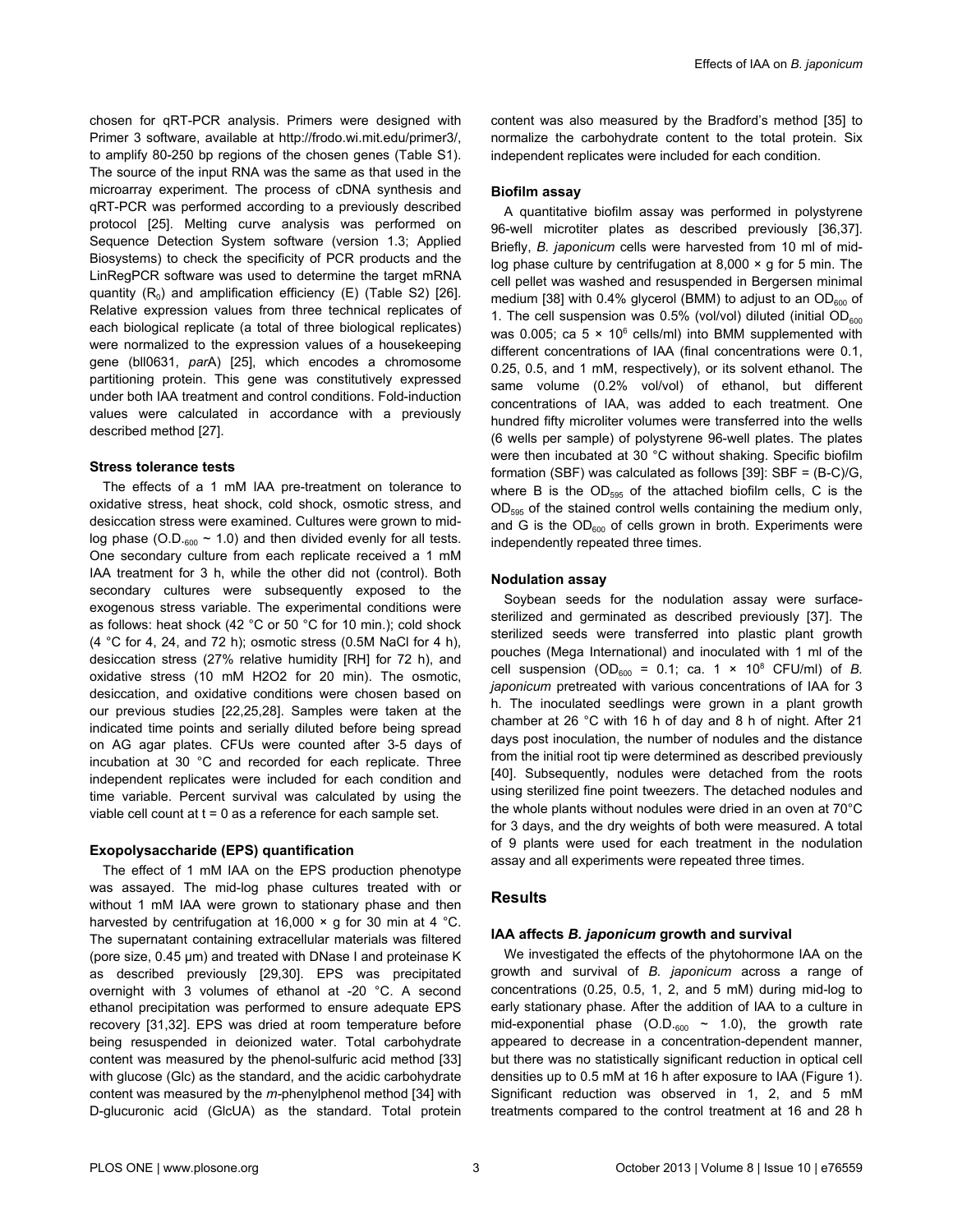<span id="page-3-0"></span>

**Figure 1. The growth characteristics of** *B. japonicum* **in response to IAA treatments.** An arrow indicates the time (t = 44 h; O.D. $_{600}$  ~ 1.0) at which IAA was added to cultures. The symbol legend is as follows: (-•-), control (no IAA); (-○-), 0.25 mM; (--), 0.5 mM; (-Δ-), 1 mM; (-■-), 2 mM; and (-□-), 5 mM. Each point is the mean  $\pm$  standard error of the mean for three biological replicates.

doi: 10.1371/journal.pone.0076559.g001

after exposure to IAA. We selected the 1 mM concentration for the transcriptomics study and further experiments, since it showed an intermediate effect on the growth of *B. japonicum* cells. The same concentration was also used in other studies investigating the impact of IAA on transcription and phenotype [[7,](#page-9-0)[41\]](#page-10-0). Additionally, we monitored the disappearance of the added IAA, because *B. japonicum* is capable of IAA degradation. Within 8 h, all IAA had disappeared in cultures with 0.25 mM IAA (Figure 2). IAA was no longer detectable after 20 h for the 0.5 and 1 mM conditions. For the 1 mM condition after 3 h, approximately 0.8 mM or 80% of the treatment was still detectable in the medium (Figure 2). However, the remaining cultures might contain oxidized or conjugated forms of IAA besides free IAA because the Salkowski method could detect all kinds of IAA derivatives. The levels of IAA stayed constant for the cell-free medium (data not shown), which eliminates a possible effect of the medium itself on IAA degradation.

# **The genome-wide transcriptional profile reveals that IAA has a significant effect on** *B. japonicum* **gene expression**

A total of 1,323 genes (619 up-regulated and 704 downregulated) out of the 8,543 annotated open reading frames (15.5%) for *B. japonicum* exhibited differential expression in response to a 3 h exposure to 1 mM IAA with a 2.0 fold cut-off and  $q \le 0.05$  [\(Table S3\)](#page-8-0). Representatives from all the major functional group classifications are shown in [Figure 3.](#page-4-0) The majority of differentially-expressed genes classified as involved in amino acid biosynthesis, cellular processes, nucleic acidrelated functions, energy metabolism, translation, and transport



**Figure 2. The concentration of IAA in the supernatant plotted as a function of time.** Time on the X-axis corresponds to post-treatment time. The symbol legend is as follows: (-●-), control (no IAA); (--), 0.25 mM; (-Δ-), 0.5 mM; and (-■-), 1 mM. Each point is the mean ± standard error of the mean for two independent experiments, each comprising three replications. No error bar is shown due to too small variances. doi: 10.1371/journal.pone.0076559.g002

and binding proteins were repressed. Many genes associated with regulatory functions and undefined or hypothetical functions were up-regulated. The expression levels of representative genes from various functional categories were determined by qRT-PCR analysis to confirm the microarraybased gene expression data. As shown in [Figure 4,](#page-4-0) the results were consistent with the microarray data.

Energy metabolism related genes in general were repressed [\(Table 1\)](#page-4-0). Both putative ATP-synthase operons were downregulated along with proteins associated with the ubiquinolcytochrome c complex (complex III) in the aerobic respiratory chain such as a Rieske iron-sulfur protein (blr2485) and a cytochrome b/c1 precursor (blr2486). Although most of the genes associated with energy metabolism were repressed, the two subunits of an indolepyruvate ferredoxin oxidoreductase encoded by bll3410 and bll3411 ([Table 1](#page-4-0)) and a locus (blr4158) involved in the oxygen-dependent catabolism of IAA which presumably encodes a probable tryptophan 2,3-dioxygenase [[13](#page-9-0)] were induced [\(Table S3\)](#page-8-0). These genes are likely the most obvious candidates for the observed degradation of IAA by *B. japonicum*.

Within cellular processes, a number of molecular chaperones including 9 heat-shock and 1 cold-shock proteins were upregulated [\(Table 1\)](#page-4-0). At least five EPS biosynthesis-related genes and several oxidative stress response genes such as organic hydroperoxide resistance proteins were also induced [\(Table 1](#page-4-0)). Several DNA replication, recombination and repair proteins were induced to high levels, such as a replicative DNA helicase (bll4072) and a DNA replication and repair protein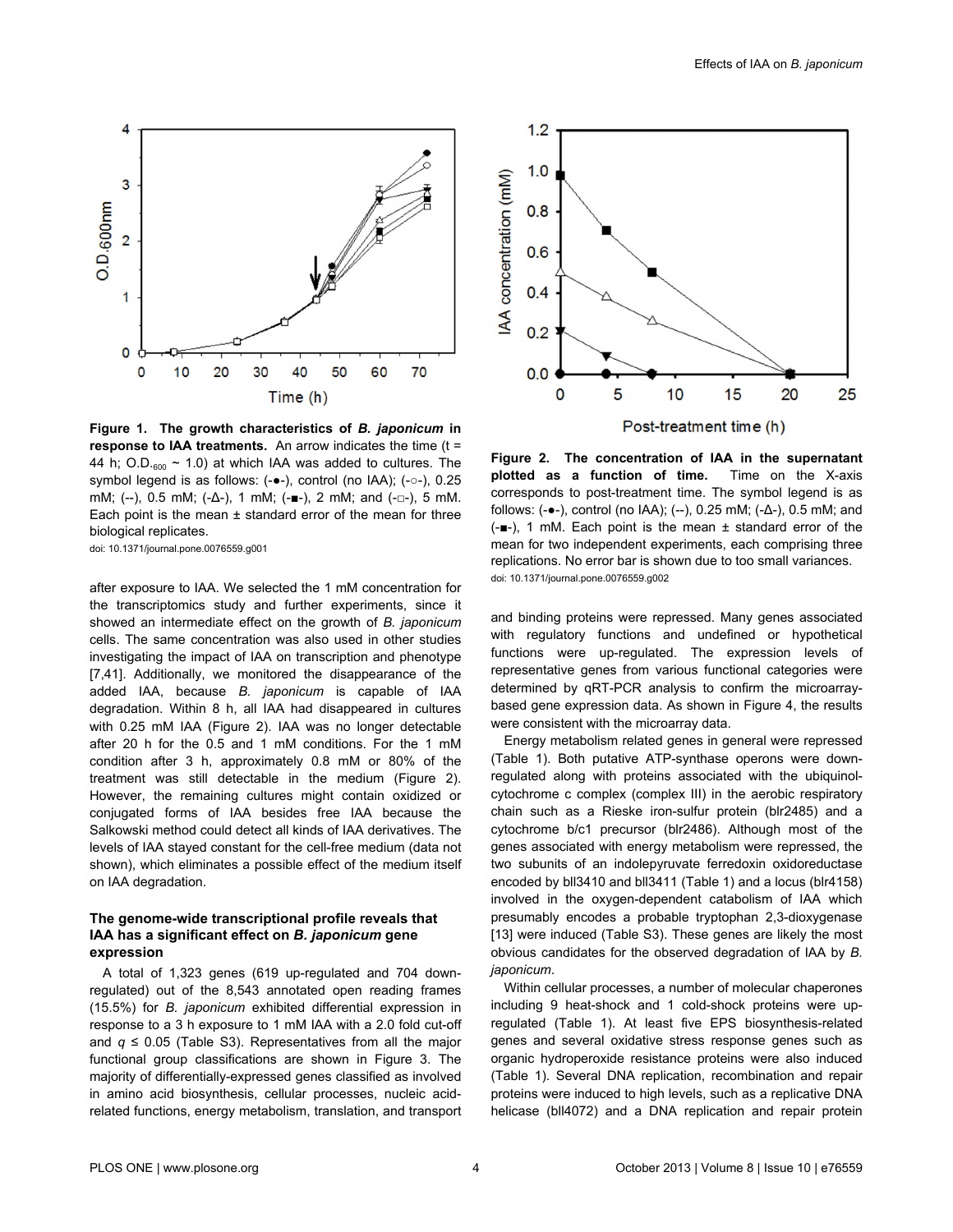<span id="page-4-0"></span>

**Figure 3. Functional classification of the genes differentially expressed after IAA treatment.** The cells harvested from mid-log phase cultures were treated with 1 mM IAA for 3 h. The microarray results were analyzed with a 2.0 fold cut off and  $q$  value  $\leq$  0.05. Black bars represent positive fold-induction values and grey bars represent negative foldinduction values. Functional classifications were derived from *B. japonicum* genome annotations available through Rhizobase [\(http://bacteria.kazusa.or.jp/rhizobase/\)](http://bacteria.kazusa.or.jp/rhizobase/).

doi: 10.1371/journal.pone.0076559.g003



**Figure 4. Comparison of log<sup>2</sup> transformed qRT-PCR data and microarray data.** Seven representative genes were selected based on fold-induction and functional categories. The corresponding gene names for the locus IDs are as follows: bll3410 (iorB); bll3411 (iorA); blr1499 (exoN); blr1171 (coxA); bll1186 (*atpB*'). blr 2485 and blr4158 lack assigned names. doi: 10.1371/journal.pone.0076559.g004

**Table 1.** A subset of the *B. japonicum* genes which were differentially expressed in response to a 1 mM IAA treatment for 3 h**[a](#page-5-0)** .

| Locus ID (Gene                 |                                                          |                       |
|--------------------------------|----------------------------------------------------------|-----------------------|
| name)                          | <b>Description</b> <sup>b</sup>                          | <b>Fold induction</b> |
| Energy metabolism              |                                                          |                       |
| bll0439 $(atpC)$               | ATP synthase epsilon chain                               | $-3.02$               |
| bll0440 $(\text{atpD})$        | ATP synthase beta chain                                  | $-2.25$               |
| bll0441 $(atpG)$               | ATP synthase gamma chain                                 | $-3.09$               |
| bll0442 $(atpA)$               | ATP synthase alpha chain                                 | $-2.88$               |
| blr0573                        | acetyl-CoA synthetase                                    | $-2.23$               |
| $b$ Ir1170 (cox $B$ )          | cytochrome C oxidase subunit II                          | $-2.05$               |
| blr1171 (coxA)                 | cytochrome C oxidase subunit I                           | $-2.54$               |
| blr1175 (coxC)                 | cytochrome C oxidase subunit III                         | $-2.30$               |
| bll1185 $(atpB)$               | FoF1 ATP synthase B chain                                | $-7.52$               |
| bll1186 $(atpB')$              | FoF1 ATP synthase B' chain                               | $-9.46$               |
| bsl1187 (atpC)                 | FoF1 ATP synthase C chain                                | $-8.59$               |
| bll1188 $(atpA)$               | FoF1 ATP synthase A chain                                | $-4.64$               |
|                                |                                                          | $-3.86$               |
| bsl1189 (atpl)                 | FoF1 ATP synthase subunit I                              | $-2.39$               |
| $b$ Ir1423 (cycM)              | cytochrome c                                             |                       |
| blr2485                        | rieske iron-sulfur protein                               | $-4.55$               |
| blr2486                        | cytochrome b/c1 precursor                                | $-3.89$               |
| blr7525 (hisG)                 | ATP phosphoribosyltransferase                            | $-2.29$               |
| bll $3410$ ( <i>iorB</i> )     | indolepyruvate ferredoxin oxidoreductase<br>beta subunit | 7.64                  |
|                                | indolepyruvate ferredoxin oxidoreductase                 |                       |
| bll $3411$ ( <i>iotA</i> )     | alpha subunit                                            | 30.70                 |
| bll7906                        | putative ferredoxin                                      | 2.35                  |
| Chaperones                     |                                                          |                       |
| $b10729$ ( $hspH$ )            | small heat shock protein                                 | 3.92                  |
| blr1100 (hsIO)                 | heat shock protein 33                                    | 2.81                  |
| $blr2450$ ( <i>htpx</i> )      | protease heat shock protein                              | 2.43                  |
| $b$ Ir5220 ( $hspE$ )          | small heat shock protein                                 | 3.13                  |
| $b$ Ir5221 ( $h$ spF)          | small heat shock protein                                 | 2.08                  |
| blr5226 (groES1)               | heat shock protein                                       | 2.17                  |
| blr5227 ( $groEL1$ )           | heat shock protein                                       | 2.39                  |
| $b$ lr5233 ( $h$ sp $B$ )      | small heat shock protein                                 | 2.38                  |
| blr7740                        | small heat shock protein                                 | 2.21                  |
| bsl8249 (cspA)                 | cold shock protein                                       | 6.02                  |
| <b>EPS</b> formation           |                                                          |                       |
|                                | UTP-glucose-1-phosphate                                  | 2.16                  |
| blr1499 (exoN)                 | uridylyltransferase                                      |                       |
| blr2358                        | probable glycosyl transferase                            | 3.47                  |
| bll2752                        | probable glycosyl transferase                            | 2.33                  |
| blr7578 (exoB)                 | UDP-glucose 4'-epimerase                                 | 2.01                  |
| bll8163                        | glycosyl transferase                                     | 2.39                  |
| Oxidative stress               |                                                          |                       |
| blr3428                        | organic hydroperoxide resistance protein                 | 17.10                 |
| bll4012                        | organic hydroperoxide resistance protein                 | 2.34                  |
| DNA replication, recombination |                                                          |                       |
| and repair                     |                                                          |                       |
| bll0830                        | chromosomal replication initiator protein                | $-4.16$               |
| bll5755                        | RecA protein                                             | $-3.01$               |
| bll0827                        | DNA replication and repair protein                       | 4.05                  |
| bll4072                        | replicative DNA helicase                                 | 10.60                 |
| Symbiosis                      |                                                          |                       |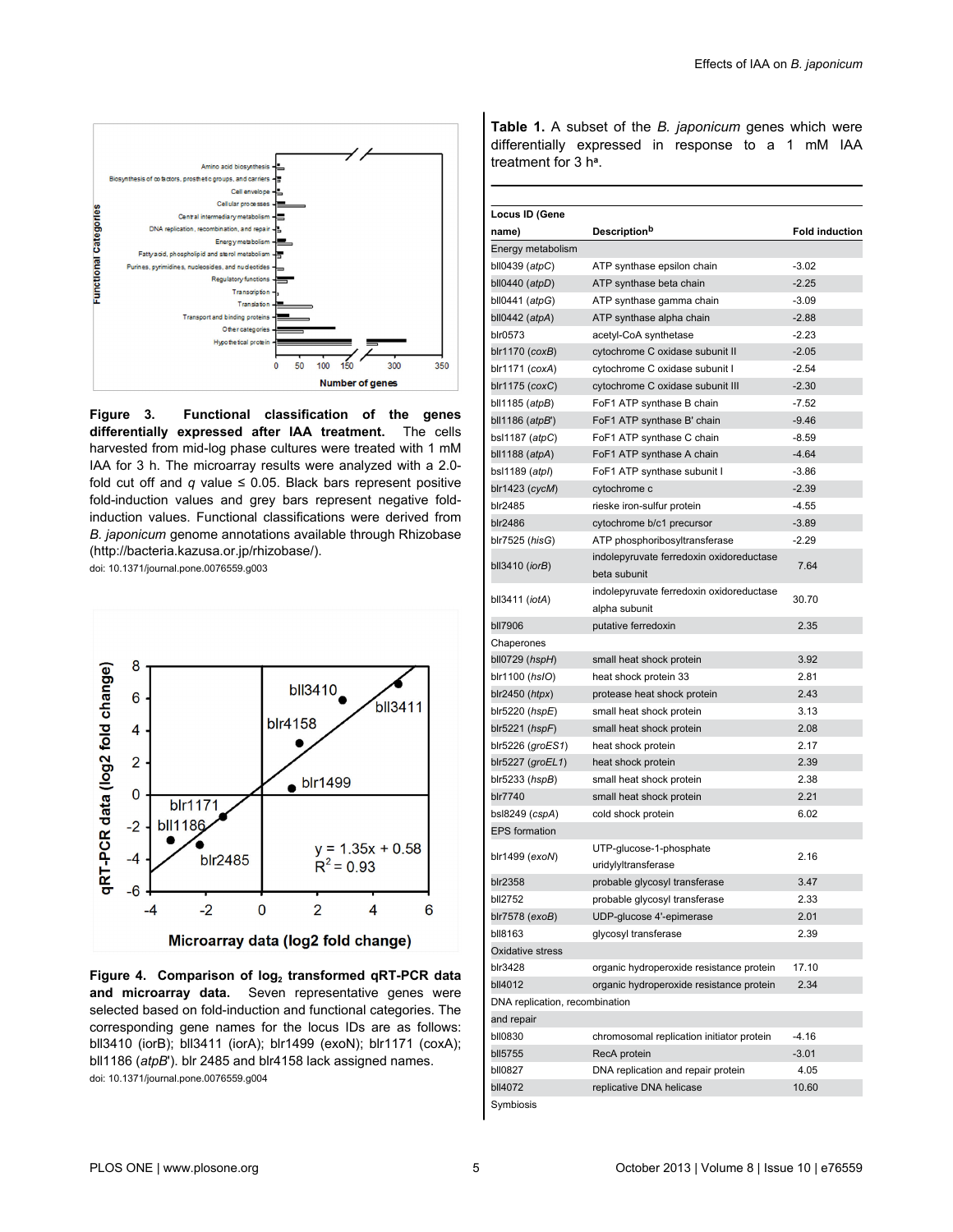# <span id="page-5-0"></span>**Table 1 (continued).**

| Locus ID (Gene       |                                           |                       |
|----------------------|-------------------------------------------|-----------------------|
| name)                | <b>Description</b> b                      | <b>Fold induction</b> |
| blr1812 (nolB)       | nodulation protein                        | $-4.85$               |
| blr1814 (nolU)       | nodulation protein                        | $-2.57$               |
| blr1815 (no/V)       | nodulation protein                        | $-2.89$               |
| blr2025 (nodA)       | acyl transferase                          | $-478$                |
| bll1714              | two component regulator                   | 2.11                  |
| <b>bll2067</b>       | nodulate formation efficiency C protein   | 5.60                  |
| bll2073              | NoeE homolog                              | 2.64                  |
| bll4952              | NfeD protein homolog                      | 2.29                  |
| Nitrogen fixation    |                                           |                       |
| blr1063              | putative autoinducer synthase             | $-4.59$               |
| blr2036 ( $fixR$ )   | Oxidoreductase                            | $-2.54$               |
| blr2763 (fixN)       | cytochrome-c oxidase                      | $-5.24$               |
| blr2764 (fixO)       | cytochrome-c oxidase                      | $-5.02$               |
| bsr2765 ( $fixQ$ )   | cbb3 oxidase subunit IV                   | $-546$                |
| $bIr2766$ ( $fixP$ ) | cbb3 oxidase subunit III                  | $-3.03$               |
| $blr2767$ ( $fixG$ ) | iron-sulfur cluster-binding protein       | $-3.08$               |
| blr2768 ( $fixH$ )   | FixH protein                              | $-3.90$               |
| $bIr3125$ ( $cycH$ ) | cytochrome C-type biogenesis protein      | $-201$                |
| bll1167 (sipS)       | signal peptidase                          | 2.29                  |
| blr1755              | R. etli iscN homolog                      | 2.30                  |
| $blr1769$ ( $nifH$ ) | dinitrogenase reductase protein           | 3.08                  |
| blr1774 (fixC)       | Flavoprotein                              | 2.22                  |
| blr2037 (nifA)       | nif-specific regulatory protein           | 6.85                  |
| blr2038 (fixA)       | electron transfer flavoprotein beta chain | 2.18                  |
|                      | VirG-like two component response          | 9.20                  |
| blr2694              | regulator                                 |                       |
| blr3126 (cycJ)       | cytochrome C-type biogenesis protein      | 3.11                  |

a. Differentially expressed genes from each functional category were selected based on a 2-fold cut-off with *q* value ≤ 0.05.

b. Gene description (annotations) represents the third level from the three-tiered functional level system of *B. japonicum* [\(http://genome.kazusa.or.jp/rhizobase/](http://genome.kazusa.or.jp/rhizobase/Bradyrhizobium/genes/category) [Bradyrhizobium/genes/category](http://genome.kazusa.or.jp/rhizobase/Bradyrhizobium/genes/category)).

doi: 10.1371/journal.pone.0076559.t001

(bll0827), although a gene encoding the RecA protein was repressed ([Table 1\)](#page-4-0).

The effects of IAA exposure on symbiosis and nitrogen fixation-related genes involved both induction and repression [\(Table 1](#page-4-0)). For example, blr1769 (*nifH*), which encodes a dinitrogenase reductase protein, and blr2037 (*nifA*), which encodes a *nif*-specific regulatory protein, were induced 3.08 and 6.85 fold, respectively. Members of the *fixNOQP* operon such as blr2763, blr2764, bsr2765 and blr2766 which encode proteins involved in an alternative, high-affinity cytochrome *c* (cbb3) oxidase complex in the respiratory chain [[42,43\]](#page-10-0) were repressed 5.24, 5.02, 5.46 and 3.03 fold, respectively. An ironsulfur cluster-binding protein (blr2767) and a FixH protein (blr2768), which are members of the *fixGHIS* operon were also repressed 3.08 and 3.90 fold, respectively ([Table 1\)](#page-4-0).

**Table 2.** Increased stress tolerance of *B. japonicum* after exposure to IAA.

| <b>Environmental Cues</b> | Survival (%) <sup>a</sup> |                             |
|---------------------------|---------------------------|-----------------------------|
|                           | (+) IAA                   | (-) IAA                     |
| Heat shock                |                           |                             |
| 42 °C for 10 min          | $103.2 \pm 6.0$           | $60.8 \pm 3.2^*$            |
| 50 °C for 10 min          | $84.8 \pm 7.0$            | $47.6 \pm 2.5$ <sup>*</sup> |
| <b>Cold Shock</b>         |                           |                             |
| $4^{\circ}$ C for 4 h     | $112.0 \pm 2.1$           | $72.5 + 3.4$ <sup>*</sup>   |
| 4 °C for 24 h             | $98.8 \pm 8.9$            | $72.6 \pm 1.3$              |
| 4 °C for 72 h             | $81.9 \pm 10.2$           | $62.8 \pm 3.1^*$            |
| Oxidative stress          |                           |                             |
| 10 mM $H_2O_2$ for 20 min | $96.3 \pm 4.5$            | $67.8 \pm 5.6^*$            |
| Osmotic stress            |                           |                             |
| 0.5M NaCl for 4 h         | $86.4 \pm 7.2$            | $49.0 \pm 1.3$ <sup>*</sup> |
| <b>Desiccation stress</b> |                           |                             |
| 27% RH for 72 h           | $89.3 \pm 0.5$            | $84.9 \pm 0.1^*$            |

a. % Survival is derived by the ratio of CFUs/mL after 1 mM IAA treatment over the CFUs/mL before the treatment. Values are the mean ± the standard error of the mean for three independent experiments with three replications each.

\*. An asterisk indicates that differences in this row of data are statistically

significant with a *P* ≤ 0.05 using Student's t-test.

doi: 10.1371/journal.pone.0076559.t002

# **IAA pre-treatment promotes an enhanced stress tolerance phenotype and increased EPS production**

The genome-wide gene expression data revealed the induction of several heat shock, cold shock, EPS biosynthetic and molecular chaperone proteins ([Table 1](#page-4-0)), which are associated with a general stress response. To test whether IAA exposure makes *B. japonicum* cells more resistant to stress, we performed various cell viability assays in response to heat, cold, osmotic, oxidative, and desiccation stresses (Table 2). Cell cultures that received a 1 mM pretreatment with IAA for 3 h exhibited enhanced tolerance or decreased sensitivity to heat shock stress at 42 °C and 50 °C, cold shock at 4 °C with the exception of the 24 h time variable, exposure to 10 mM  $H_2O_2$ for 20 min, as well as osmotic (0.5M NaCl for 4 h) and desiccation (27% RH for 72 h) stresses.

Total EPS production increased significantly in response to 1 mM IAA [\(Figure 5A\)](#page-6-0). The EPSs are reported as total carbohydrate content ([Figure 5A](#page-6-0)) and acidic carbohydrate content [\(Figure 5B\)](#page-6-0). Specifically, the total sugar content was increased by ca. 2-fold and the acid sugar content by ca. 9 fold. The increase in the total sugar content was mainly due to the increase in acidic sugar residues in the EPS. This result indicates that the enhanced tolerant phenotype of the IAA pretreated cells is correlated with more production of acidic EPS.

#### **IAA treatment also enhances biofilm formation**

Since EPS production is a hallmark of biofilm-related resistance and its development, we monitored biofilm formation by IAA-treated *B. japonicum* cells by a crystal violet staining method. Biofilm-forming ability of the cells was expressed as specific biofilm formation (SBF), a quantitative biofilm formation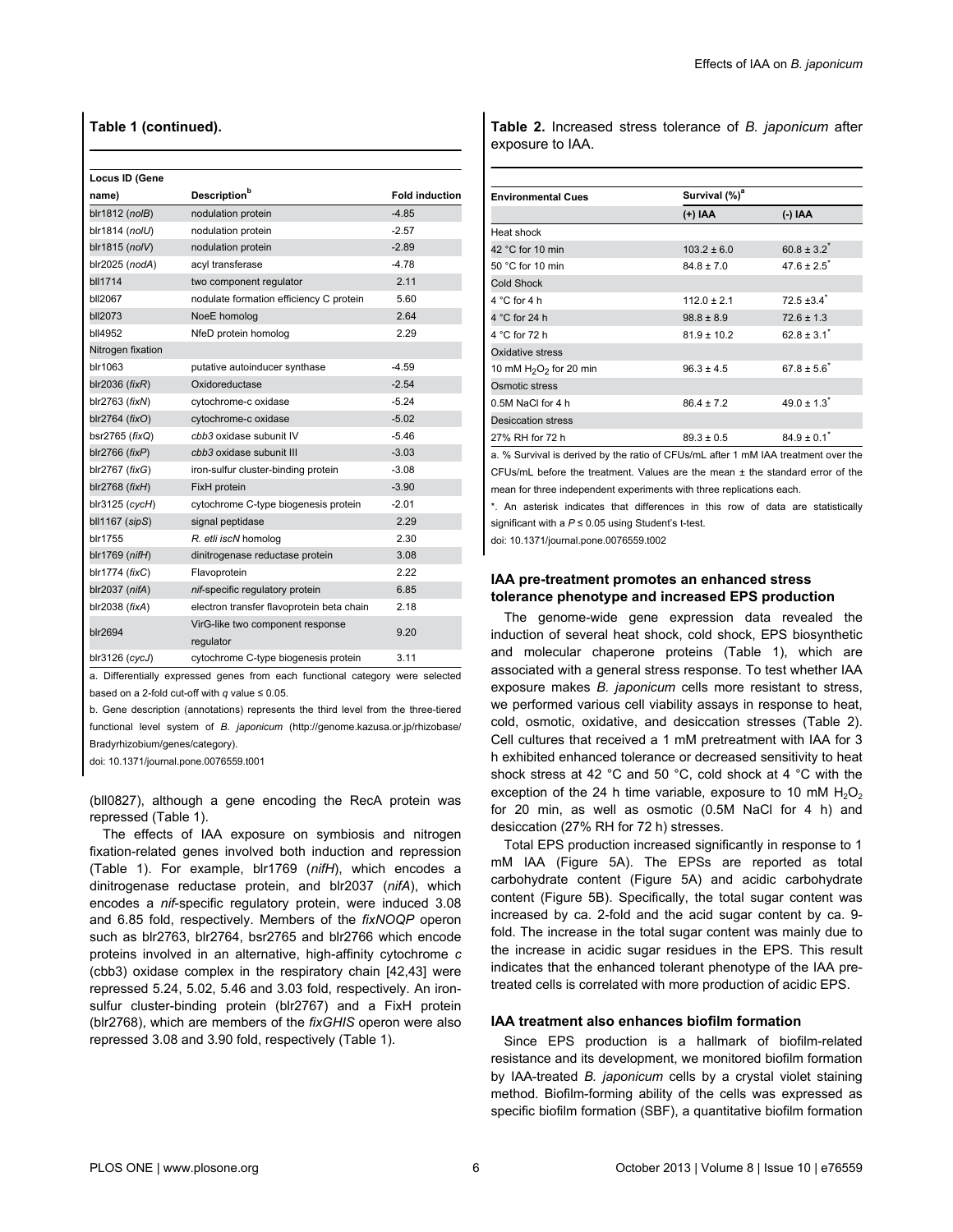<span id="page-6-0"></span>

**Figure 5. Quantification of the total EPS (A) and acidic carbohydrate content (B).** EPSs were isolated from the supernatant of *B. japonicum* cultures treated with 1 mM IAA (black bars) or control (grey bars). The differences between the two are statistically significant ( $P < 0.05$ ). Values are means  $\pm$ standard errors of the means for three independent experiments with three replications each.

doi: 10.1371/journal.pone.0076559.g005

unit normalized to cell density [\[39\]](#page-10-0), and SBF was monitored from 4 to 7 days after inoculation. In general, biofilm formation was increased in a concentration-dependent manner, but there was no statistically significant difference of SBF between the 0.1 mM treatment and the control (no IAA) during the 4- to 7 day incubation (Figure 6). For the 0.25 mM treatment, there was also a general trend of enhanced biofilm formation compared to the control, but SBF at only 5 and 7 days after inoculation showed significant difference (*P* < 0.05). When *B. japonicum* was grown in 0.5 mM IAA, SBF was significantly higher  $(P < 0.05)$  than that of the control at all time points examined (ca. 1.7- to 2.5-fold increase at 4 to 7 days) (Figure 6). This result is analogous to a previous study that the biofilm



**Figure 6. Effects of different concentrations of IAA on SBF by** *B. japonicum* **in minimal medium.** The amount of biofilm was determined by the crystal violet staining method and calculated as follows: SBF =  $(B-C)/G$ , where B is the OD<sub>595</sub> of the attached biofilm cells, C is the  $OD<sub>595</sub>$  of the stained control wells containing the medium only, and G is the  $OD<sub>600</sub>$  of cells grown in broth. Values are means ± standard errors of the means for three independent experiments with three replications each. An asterisk (\*) indicates a significant difference between the treatment and the control (no IAA), with a *P* < 0.05 using Student's t-test.

doi: 10.1371/journal.pone.0076559.g006

formation of 0.5 mM IAA-treated *E. coli* cells was increased [[15](#page-9-0)].

Interestingly, we were not able to observe biofilm development at 1 mM IAA, since there was no considerable growth in the biofilm experiment (data not shown). Compared to the survival study shown in [Figure 1](#page-3-0), lower cell density cultures were used to monitor biofilm formation: ca.  $5 \times 10^6$ cells/ml (O.D. $_{600}$  ~ 0.005) and ca. 1 × 10<sup>9</sup> cells/ml (O.D. $_{600}$  ~ 1.0) were treated with 1 mM IAA for the biofilm experiment and survival study, respectively. This indicates cell mass-dependent growth and survival in response to the high concentration of IAA.

# **IAA pre-treatment does not influence the nodulation ability of** *B. japonicum*

We also examined the effect of pretreatment with various concentrations of IAA on the ability of *B. japonicum* to nodulate soybean roots. None of the pretreatments affected the number of nodules, nodule weight, or plant weight ([Figure 7](#page-7-0)), except for the 1 mM IAA condition in the dry nodule weight [\(Figure 7B](#page-7-0)):  $2.29 \pm 0.64$  mg of dry nodule weight per plant for the control (no treatment) vs.  $0.82 \pm 0.21$  mg for the 1 mM IAA treatment. The dry weight of nodules slightly decreased when the soybean was inoculated with *B. japonicum* cells pretreated with 1 mM IAA. There was also no delayed nodulation with IAA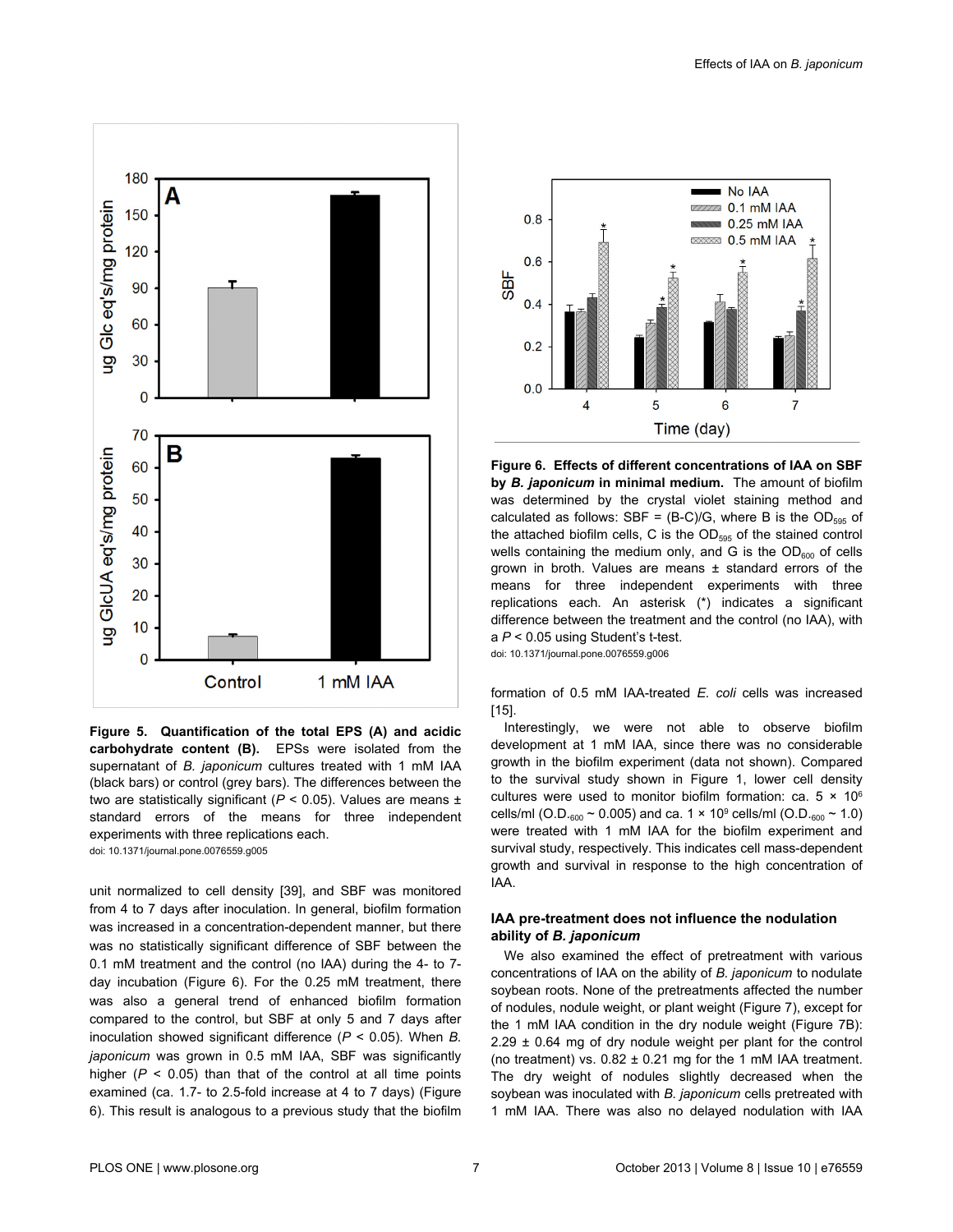<span id="page-7-0"></span>

**Figure 7. Effect of IAA pretreatment on soybean nodulation by** *B. japonicum***.** Panel A, B, and C present the number of nodules, nodule dry weight, and plant dry weight, respectively. For measuring dry weights of nodules and plants, samples were dried at 70 °C for 3 days. An asterisk (\*) indicates that the value is statistically different  $(P = 0.044)$  from the control value based on Student's t-test. Values are the mean  $\pm$  the standard error of the mean for 9 plants. doi: 10.1371/journal.pone.0076559.g007

pretreatments (data not shown). No influence of IAA pretreatments on the whole plant dry weight (Figure 7C) indicates that *B. japonicum* cells pretreated with IAA did not affect the plant growth compared to non-treated cells (Figure 7C).

# **Discussion**

After evaluating the effects of IAA on the growth and survival parameters of *B. japonicum* across a range of concentrations, we concluded that 1 mM was appropriate for further experimentation due to its intermediate effects on growth parameters ([Figure 1](#page-3-0)). A similar growth study was done to choose an appropriate concentration of IAA for transcriptome profiling of *S. meliloti*, another nitrogen-fixing symbiont [\[18\]](#page-9-0). Imperlini et al. chose 0.5 mM IAA after testing the effects of different IAA concentrations (0.05-2.0 mM) on *S. meliloti* growth [\[18\]](#page-9-0). Similarly, the same concentration (1 mM IAA) was used for transcriptome profiling of *A. brasilense* [[7\]](#page-9-0). *B. japonicum*, *S.* meliloti, and *A. brasilense* share many physiological and genetic traits, such as soil habitation, nitrogen fixation capability, and IAA metabolism. Apparently the IAA concentrations used in these studies are higher than those have been reported to occur within root nodules (0.58 µg of IAA per g of nodules) [[11\]](#page-9-0). However, local IAA concentrations in the millimolar range have been reported for other legume plant tissues. For example, Figueiredo et al. [[44](#page-10-0)] measured IAA concentrations in the leaves of *Rhizobium*-inoculated common bean *Phaseolus vulgaris* L. of up to 187 µg/ml (ca. 1 mM) of IAA. In addition to plant tissues, levels of IAA experienced by *B. japonicum* in the rhizosphere could be relatively high since 80% of the bacteria isolated from the rhizosphere are IAA producers [\[45](#page-10-0)].

IAA exposure affected a rather large portion of the *B. japonicum* genome (15.5%). A generalized stress response would accurately summarize the transcriptional responses of *B. japonicum* to 1 mM IAA. Heat-shock proteins, cold-shock proteins, and molecular chaperones which are associated with maintaining protein integrity within a cell were up-regulated. Similarly, the generalized stress response was also observed in IAA-exposed *E. coli* [[15](#page-9-0)]. In a related study examining the transcriptome analysis of *A. brasilense*, genes associated with ribosomal proteins and the alternative, high-affinity cytochrome *c* (cbb3) oxidase were down-regulated and genes associated with the synthesis of surface and external carbohydrates were up-regulated which is consistent with our transcriptional data [[7\]](#page-9-0) ([Table S3\)](#page-8-0). In addition, EPS biosynthesis genes and some oxidative stress response genes were also induced ([Table 1](#page-4-0)). EPS production in bacteria has been shown to increase as a result of various types of stresses such as desiccation [\[25](#page-9-0)[,46\]](#page-10-0), cytotoxic immune responses [[47](#page-10-0)], superoxide mediatedoxidative stress [[32](#page-9-0)] and cold stress [\[48\]](#page-10-0). The enhanced EPS production in response to the phytohormone IAA was in good agreement with increased transcription of polysaccharide biosynthesis genes in *B. japonicum*. More interestingly, if the acidic carbohydrate portion is considered alone, a large effect is evident by the 9-fold increase in acidic sugar content. In *Pseudomonas putida* and *Pseudomonas aeruginosa*, the acidic sugar content of the EPS was associated with biofilm formation and EPS integrity, which are essential for bacteria inhabiting the soil in which they are exposed to fluctuating environmental and potentially stressful conditions [[49](#page-10-0),[50](#page-10-0)]. Uronic acids such as alginate, which is a polymer of D-mannuronic acid and Lguluronic acid, have been linked to tolerance to desiccation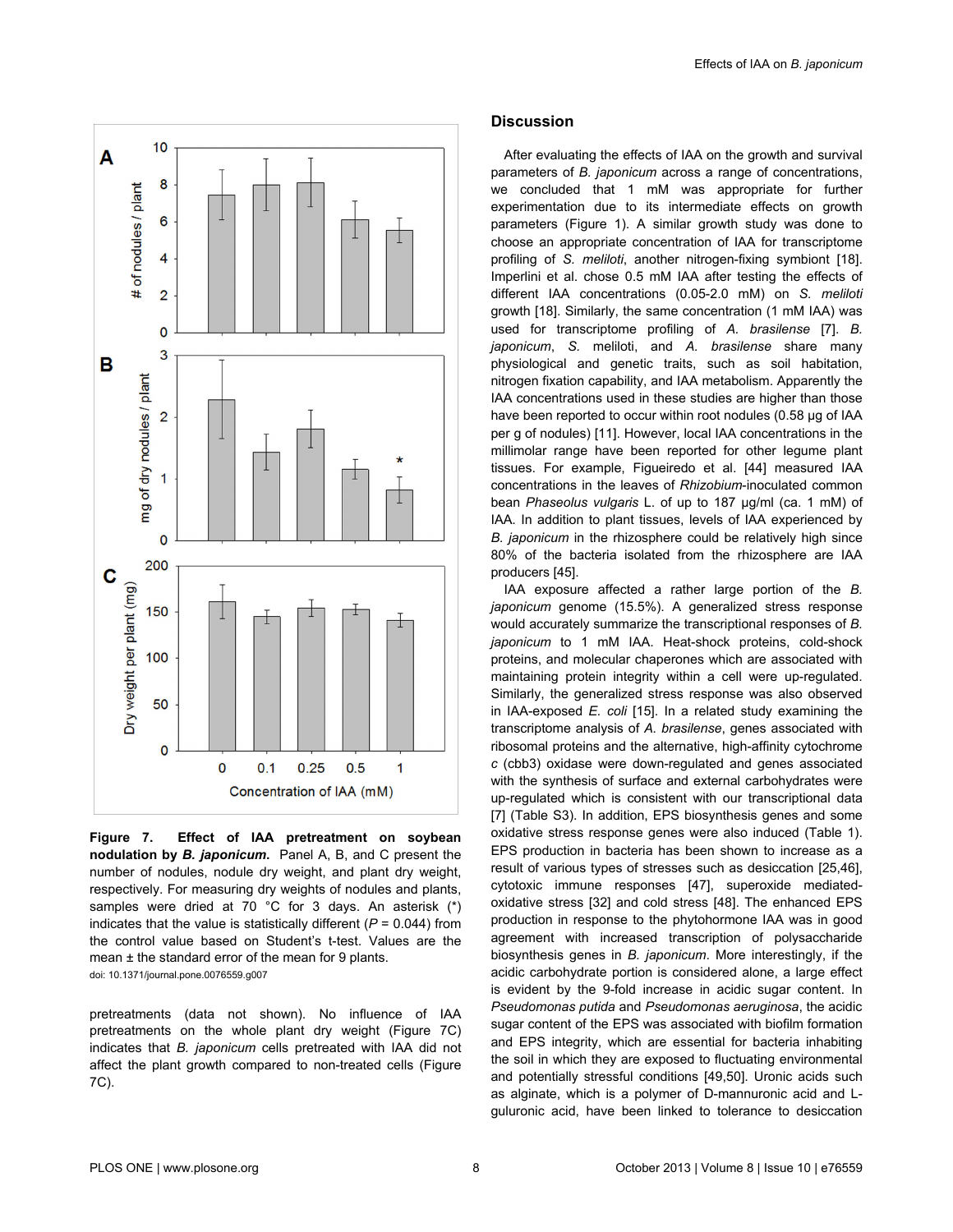<span id="page-8-0"></span>and associated oxidative stresses in *P. putida*, a typical soil bacterium [\[31,](#page-9-0)[46\]](#page-10-0). Therefore, it will be interesting to reveal the structure of acidic EPSs produced by *B. japonicum* in response to the phytohormone IAA.

Although most of the genes associated with energy metabolism were repressed, the two subunits of an indole pyruvate ferredoxin oxidoreductase protein encoded by bll3410 and bll3411 were highly induced [\(Table 1](#page-4-0)). This was also a prominent gene induced in *A. brasilense* in response to 1 mM IAA [[7](#page-9-0)]. This enzyme has been demonstrated to be a major cytoplasmic protein in the anaerobic archaeon *Pyrococcus furiosus* and catalyzes the oxidative decarboxylation of aryl pyruvates [[51](#page-10-0)]. These two loci are candidates for further studies due to their presumable roles in IAA metabolism by *B. japonicum*. Another locus (blr4158) involved in the oxygendependent catabolism of IAA which encodes a probable tryptophan 2,3-dioxygenase [\[13\]](#page-9-0) was moderately induced.

Our transcriptomic data revealed the induction of several heat shock, cold shock, EPS biosynthetic and molecular chaperone proteins as stated before. In order to link gene expression to phenotype, we performed various cell viability assays in response to heat, cold, osmotic, oxidative, and desiccation stresses. We found an increased ability to tolerate these stresses, thereby confirming the inferred promotion of an enhanced stress-tolerant phenotype when exposed to IAA. Our results were in agreement with those from a previous study on *E. coli* in which Bianco et al. found enhanced stress tolerance when the bacteria were pretreated with IAA across a variety of stress conditions [[15](#page-9-0)]. In contrast, the expression of 43 chemotaxis- and flagella-related genes significantly decreased in response to the IAA treatment (Table S3). Our previous functional genomics studies on nutrient limitation and osmotic stress also revealed reduced motility of *B. japonicum* [\[22\]](#page-9-0). Possibly, *B. japonicum* cells save energy by shutting off their motility functions, which may implicate an energy conservation strategy to survive a stressful condition by producing more stress-related proteins.

Because the experimental agent is a phytohormone, the expression of genes associated with the bacteroid or symbiotic state could be relevant. A few genes involved in early stages of symbiosis were differentially expressed ([Table 1](#page-4-0)). However, it could be difficult to predict the effects of IAA in this category, since there were relatively equal numbers of up- and downregulated genes ([Table 1](#page-4-0)). Similarly, some nitrogen fixationrelated genes are also up- or down-regulated. In addition to gene expression data, the nodulation assay indicates that IAA pretreatment did not impact nodulation capability and efficiency [\(Figure 7\)](#page-7-0). We tested common symbiosis parameters such as nodule numbers, nodule dry weight, and plant dry weight, but did not find any significant differences across a range of concentrations except nodule dry weight at 1 mM IAA. Therefore, exogenous IAA may not modulate *B. japonicum*'s ability to invade root cells, but may affect physiological responses to other environmental cues that this bacterium is likely to encounter in the rhizosphere. Nonetheless, it has been observed that IAA is produced by bacteroids and accumulates in soybean nodules [\[11\]](#page-9-0). In addition, nodulation abilities of both a mutant *B. japonicum* strain which could synthesize IAA

asymbiotically and an engineered *S. meliloti* mutant were shown to be greatly enhanced relative to controls [\[52,53\]](#page-10-0). But these were endogenous sources of IAA which demonstrated the ability of a microorganism to manipulate its host plant's physiology. Exogenous IAA at the given condition in our study appears to have a greater role in making *B. japonicum* more resistant to environmental stresses as opposed to enhanced nodulation. The effect of endogenous IAA production by *B. japonicum* on the soybean plant is under investigated still.

Exposure to IAA could also be likely to affect the outcome of competition in the rhizosphere. Little information on competition, if any, is available. But from our stress tolerance analysis, IAA exposure would theoretically improve *B. japonicum*'s ability to survive and respond to perturbations in the environment. Imperlini et al. also demonstrated effects of IAA on long-term survival of *S. meliloti* [\[18\]](#page-9-0). Both the IAAtreated *S. meliloti* wild type and the engineered *S. meliloti* mutant showed increased survival capability compared to the wild type without IAA treatment. Thus, some method of assaying competition among other IAA-producing soil microorganisms such as *S. meliloti*, *A. brasilense*, and *A. tumefaciens* would be interesting to examine whether their coexistence has a synergetic or negative effect.

Both transcriptional and physiological data correlate well with the hypothesis that symbiotic bacteria that can reside in association with a host plant possess compensatory mechanisms for the potential and inevitable perturbation of physiological equilibrium due to the transition from a free-living to an endosymbiont state as well as any threat to cell viability by virtue of its close association with the host plant. Taken together, the transcriptional response is more consistent with a generalized stress response or a preparation for conditions that are inherent to the association with a host plant than it is to promoting nodulation efficiency. Furthermore, a gene expression profile of *B. japonicum* in response to IAA will serve as a reference for further experimental design to study the role of auxins in the context of a symbiotic plant-microbe interaction.

# **Supporting Information**

**Table S1. Gene specific primers used in the qRT-PCR analysis.** The average efficiency of PCR amplification was greater than 90% for all primer sets used in this study. (PDF)

**Table S2. Average PCR efficiency for the qRT-PCR analysis.** (PDF)

**Table S3. Functional classification of genes differentially expressed in response to 1 mM Indole-3-Acetic Acid (IAA).** The cut-off threshold was 2.0-fold with q value less than 5%. Positive values in fold change indicate up-regulation, while negative values indicate down-regulation. Functional levels were adopted from the rhizobase ([http://genome.kazusa.or.jp/](http://genome.kazusa.or.jp/rhizobase/bradyrhizobium/genes/category) [rhizobase/Bradyrhizobium/genes/category](http://genome.kazusa.or.jp/rhizobase/bradyrhizobium/genes/category)).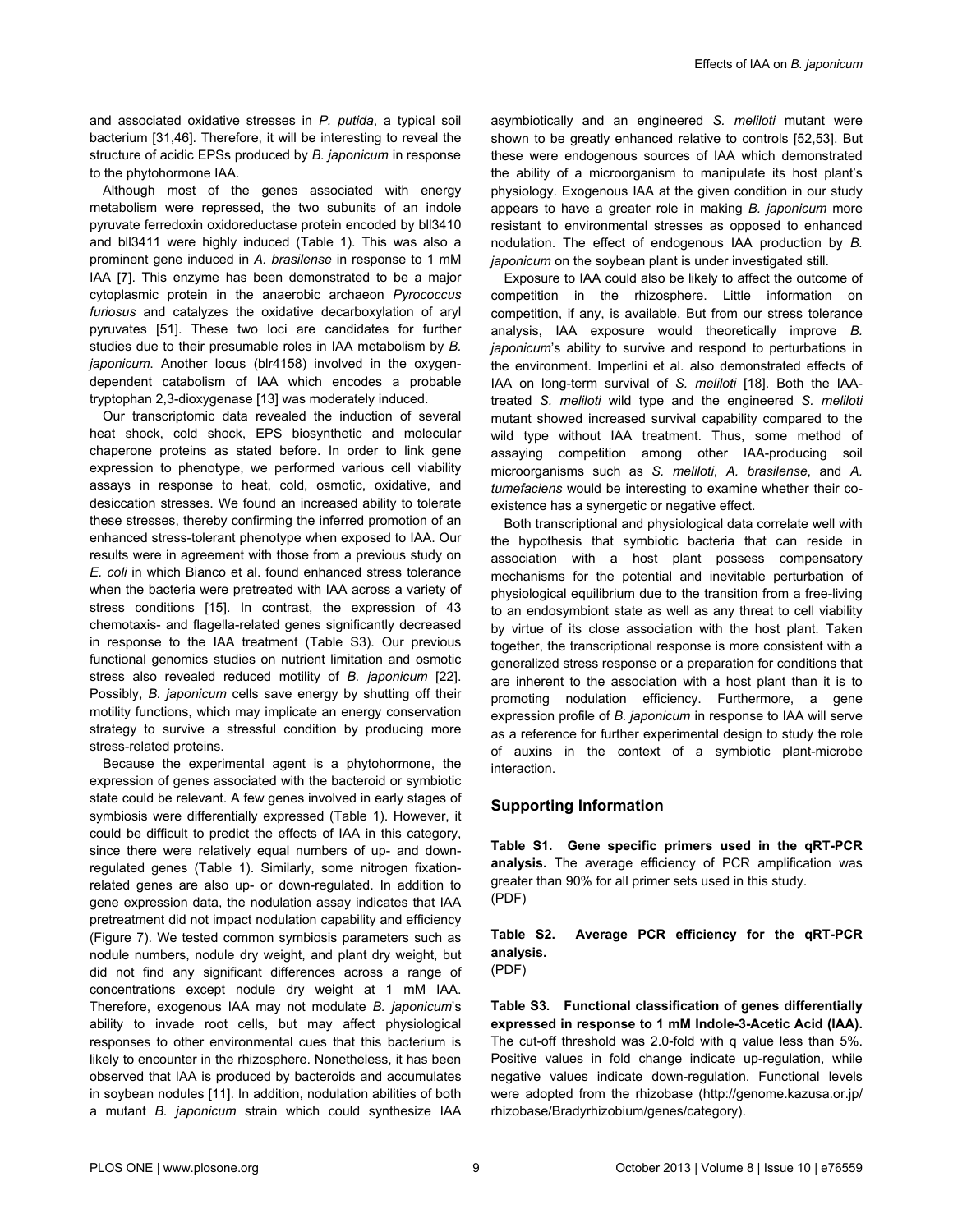<span id="page-9-0"></span>(PDF)

#### **Acknowledgements**

We would like to thank Raymond Jones of the Genomics Core Facility at the University of Texas at Arlington for providing technical support in the qRT-PCR analysis. We also like to thank Ganesh KC for helping us perform growth experiments with IAA treatments.

## **References**

- 1. Paponov IA, Paponov M, Teala W, Menges M, Chakrabortee S et al. (2008) Comprehensive transcriptome analysis of auxin response in *Arabidopsis*. Mol Plant 2: 321-337.
- 2. Teale WD, Paponov IA, Palme K (2006) Auxin in action: signalling, transport and the control of plant growth and development. Nat Rev Mol Cell Biol 7: 847-859. doi:[10.1038/nrm2020.](http://dx.doi.org/10.1038/nrm2020) PubMed: [16990790.](http://www.ncbi.nlm.nih.gov/pubmed/16990790)
- 3. Yamada T (1993) The role of auxin in plant-disease development. Annu Rev Phytopathol 31: 253-273. doi:[10.1146/annurev.py.](http://dx.doi.org/10.1146/annurev.py.31.090193.001345) [31.090193.001345.](http://dx.doi.org/10.1146/annurev.py.31.090193.001345) PubMed: [18643769.](http://www.ncbi.nlm.nih.gov/pubmed/18643769)
- 4. Binns AN, Thomashow MF (1988) Cell biology of *Agrobacterium* infection and transformation of plants. Annu Rev Microbiol 42: 575-606. doi:[10.1146/annurev.mi.42.100188.003043](http://dx.doi.org/10.1146/annurev.mi.42.100188.003043).
- 5. Boiero L, Perrig D, Masciarelli O, Penna C, Cassán F et al. (2007) Phytohormone production by three strains of *Bradyrhizobium japonicum* and possible physiological and technological implications. Appl Microbiol Biotechnol 74: 874-880. doi[:10.1007/](http://dx.doi.org/10.1007/s00253-006-0731-9) [s00253-006-0731-9.](http://dx.doi.org/10.1007/s00253-006-0731-9) PubMed: [17136369.](http://www.ncbi.nlm.nih.gov/pubmed/17136369)
- 6. Kado CI (1991) Molecular mechanisms of crown gall tumorigenesis. Crit Rev Plant Sci 10: 1-32. doi[:10.1080/07352689109382305.](http://dx.doi.org/10.1080/07352689109382305)
- 7. van Puyvelde S, Cloots L, Engelen K, Das F, Marchal K et al. (2011) Transcriptome analysis of the rhizosphere bacterium *Azospirillum brasilense* reveals an extensive auxin response. Microb Ecol 61: 723-728. doi[:10.1007/s00248-011-9819-6.](http://dx.doi.org/10.1007/s00248-011-9819-6) PubMed: [21340736.](http://www.ncbi.nlm.nih.gov/pubmed/21340736)
- 8. Yamada T, Lee PD, Kosuge T (1986) Insertion sequence elements of *Pseudomonas savastanoi*: Nucleotide sequence and homology with *Agrobacterium tumefaciens* transfer DNA. Proc Natl Acad Sci U S A 83: 8263-8267. doi[:10.1073/pnas.83.21.8263.](http://dx.doi.org/10.1073/pnas.83.21.8263) PubMed: [16593778.](http://www.ncbi.nlm.nih.gov/pubmed/16593778)
- 9. Broughton WJ, Jabbouri S, Perret X (2000) Keys to symbiotic harmony. J Bacteriol 182: 5641-5652. doi:[10.1128/JB.182.20.5641-5652.2000.](http://dx.doi.org/10.1128/JB.182.20.5641-5652.2000) PubMed: [11004160.](http://www.ncbi.nlm.nih.gov/pubmed/11004160)
- 10. Parniske M, Downie JA (2003) Plant biology: locks, keys and symbioses. Nature 425: 569-570. doi[:10.1038/425569a.](http://dx.doi.org/10.1038/425569a) PubMed: [14534570.](http://www.ncbi.nlm.nih.gov/pubmed/14534570)
- 11. Hunter WJ (1987) Influence of 5-methyltryptophan-resistant *Bradyrhizobium japonicum* on soybean root nodule indole-3-acetic acid content. Appl Environ Microbiol 53: 1051-1055. PubMed: [16347335](http://www.ncbi.nlm.nih.gov/pubmed/16347335).
- 12. Minamisawa K, Fukai K (1991) Production of indole-3-acetic acid by *Bradyrhizobium japonicum*: A correlation with genotype grouping and rhizobitoxine production. Pant. J Cell Physiol 32: 1-9.
- 13. Egebo LA, Nielsen SV, Jochimsen BU (1991) Oxygen-dependent catabolism of indole-3-acetic acid in *Bradyrhizobium japonicum*. J Bacteriol 173: 4897-4901. PubMed: [1856182.](http://www.ncbi.nlm.nih.gov/pubmed/1856182)
- 14. Jensen JB, Egsgaard H, Van Onckelen H, Jochimsen BU (1995) Catabolism of indole-3-acetic acid and 4- and 5-chloroindole-3-acetic acid in *Bradyrhizobium japonicum*. J Bacteriol 177: 5762-5766. PubMed: [7592320.](http://www.ncbi.nlm.nih.gov/pubmed/7592320)
- 15. Bianco C, Imperlini E, Calogero R, Senatore B, Amoresano A et al. (2006) Indole-3-acetic acid improves *Escherichia coli*'s defences to stress. Arch Microbiol 185: 373-382. doi:[10.1007/s00203-006-0103-y.](http://dx.doi.org/10.1007/s00203-006-0103-y) PubMed: [16555073.](http://www.ncbi.nlm.nih.gov/pubmed/16555073)
- 16. Bianco C, Imperlini E, Calogero R, Senatore B, Pucci P et al. (2006) Indole-3-acetic acid regulates the central metabolic pathways in *Escherichia coli*. Microbiology 152: 2421-2431. doi[:10.1099/mic.](http://dx.doi.org/10.1099/mic.0.28765-0) [0.28765-0](http://dx.doi.org/10.1099/mic.0.28765-0). PubMed: [16849805](http://www.ncbi.nlm.nih.gov/pubmed/16849805).
- 17. Yuan ZC, Haudecoeur E, Faure D, Kerr KF, Nester EW (2008) Comparative transcriptome analysis of *Agrobacterium tumefaciens* in response to plant signal salicylic acid, indole-3-acetic acid and gammaamino butyric acid reveals signalling cross-talk and *Agrobacterium*plant co-evolution. Cell Microbiol 10: 2339-2354. doi:[10.1111/j.](http://dx.doi.org/10.1111/j.1462-5822.2008.01215.x) [1462-5822.2008.01215.x](http://dx.doi.org/10.1111/j.1462-5822.2008.01215.x). PubMed: [18671824](http://www.ncbi.nlm.nih.gov/pubmed/18671824).
- 18. Imperlini E, Bianco C, Lonardo E, Camerini S, Cermola M et al. (2009) Effects of indole-3-acetic acid on *Sinorhizobium meliloti* survival and on symbiotic nitrogen fixation and stem dry weight production. Appl

# **Author Contributions**

Conceived and designed the experiments: WSC AJD HIL. Performed the experiments: AJD HIL. Analyzed the data: HIL WSC. Contributed reagents/materials/analysis tools: WSC JHJL. Wrote the manuscript: AJD HIL JHJL WSC.

Microbiol Biotechnol 83: 727-738. doi[:10.1007/s00253-009-1974-z](http://dx.doi.org/10.1007/s00253-009-1974-z). PubMed: [19343341.](http://www.ncbi.nlm.nih.gov/pubmed/19343341)

- 19. Sadowsky MJ, Tully RE, Cregan PB, Keyser HH (1987) Genetic diversity in *Bradyrhizobium japonicum* serogroup 123 and its relation to genotype-specific nodulation of soybean. Appl Environ Microbiol 53: 2624-2630. PubMed: [16347481.](http://www.ncbi.nlm.nih.gov/pubmed/16347481)
- 20. Salkowski E (1885) Über das verhalten der skatolcarbonsäure im organismus. Z Physiol Chem 9: 23-33.
- 21. Bittner M, Butow R, DeRisi J, Diehn M, Eberwine J et al. (2003) Expression analysis of RNA. In: D BowtellJ Sambrook. DNA microarrays: a molecular cloning manual. Cold Spring Harbor, NY: Cold Spring Harbor Laboratory Press. pp. 101-288.
- 22. Chang WS, Franck WL, Cytryn E, Jeong S, Joshi T et al. (2007) An oligonucleotide microarray resource for transcriptional profiling of *Bradyrhizobium japonicum*. Mol Plant Microbe Interact 20: 1298-1307. doi:[10.1094/MPMI-20-10-1298](http://dx.doi.org/10.1094/MPMI-20-10-1298). PubMed: [17918631](http://www.ncbi.nlm.nih.gov/pubmed/17918631).
- 23. Kerr MK, Martin M, Churchill GA (2000) Analysis of variance for gene expression microarray data. J Comput Biol 7: 819-837. doi: [10.1089/10665270050514954.](http://dx.doi.org/10.1089/10665270050514954) PubMed: [11382364.](http://www.ncbi.nlm.nih.gov/pubmed/11382364)
- 24. Tusher VG, Tibshirani R, Chu G (2001) Significance analysis of microarrays applied to the ionizing radiation response. Proc Natl Acad Sci U S A 98: 5116-5121. doi[:10.1073/pnas.091062498.](http://dx.doi.org/10.1073/pnas.091062498) PubMed: [11309499.](http://www.ncbi.nlm.nih.gov/pubmed/11309499)
- 25. Cytryn EJ, Sangurdekar DP, Streeter JG, Franck WL, Chang WS et al. (2007) Transcriptional and physiological responses of *Bradyrhizobium japonicum* to desiccation-induced stress. J Bacteriol 189: 6751-6762. doi:[10.1128/JB.00533-07.](http://dx.doi.org/10.1128/JB.00533-07) PubMed: [17660288.](http://www.ncbi.nlm.nih.gov/pubmed/17660288)
- 26. Ramakers C, Ruijter JM, Deprez RH, Moorman AF (2003) Assumptionfree analysis of quantitative real-time polymerase chain reaction (PCR) data. Neurosci Lett 339: 62-66. doi:[10.1016/S0304-3940\(02\)01423-4](http://dx.doi.org/10.1016/S0304-3940(02)01423-4). PubMed: [12618301.](http://www.ncbi.nlm.nih.gov/pubmed/12618301)
- 27. Pfaffl MW (2001) A new mathematical model for relative quantification in real-time RT-PCR. Nucleic Acids Res 29: 2002-2007. PubMed: [11328886.](http://www.ncbi.nlm.nih.gov/pubmed/11328886)
- 28. Jeon JM, Lee HI, Donati AJ, So JS, Emerich DW et al. (2011) Wholegenome expression profiling of *Bradyrhizobium japonicum* in response to hydrogen peroxide. Mol Plant Microbe Interact 24: 1472-1481. doi: [10.1094/MPMI-03-11-0072](http://dx.doi.org/10.1094/MPMI-03-11-0072). PubMed: [21864047](http://www.ncbi.nlm.nih.gov/pubmed/21864047).
- 29. Bergmaier D, Lacroix C, Guadalupe Macedo M, Champagne CP (2001) New method for exopolysaccharide determination in culture broth using stirred ultrafiltration cells. Appl Microbiol Biotechnol 57: 401-406. doi: [10.1007/s002530100764.](http://dx.doi.org/10.1007/s002530100764) PubMed: [11759693.](http://www.ncbi.nlm.nih.gov/pubmed/11759693)
- 30. Read RR, Costerton JW (1987) Purification and characterization of adhesive exopolysaccharides from *Pseudomonas putida* and *Pseudomonas fluorescens*. Can J Microbiol 33: 1080-1090. doi: [10.1139/m87-189](http://dx.doi.org/10.1139/m87-189). PubMed: [2451553](http://www.ncbi.nlm.nih.gov/pubmed/2451553).
- 31. Chang WS, van de Mortel M, Nielsen L, Nino de Guzman G, Li XH et al. (2007) Alginate production by *Pseudomonas putida* creates a hydrated microenvironment and contributes to biofilm architecture and stress tolerance under water-limiting conditions. J Bacteriol 189: 8290-8299. doi[:10.1128/JB.00727-07](http://dx.doi.org/10.1128/JB.00727-07). PubMed: [17601783](http://www.ncbi.nlm.nih.gov/pubmed/17601783).
- 32. Donati AJ, Jeon JM, Sangurdekar D, So JS, Chang WS (2011) Genome-wide transcriptional and physiological responses of *Bradyrhizobium japonicum* to paraquat-mediated oxidative stress. Appl Environ Microbiol 77: 3633-3643. doi:[10.1128/AEM.00047-11](http://dx.doi.org/10.1128/AEM.00047-11). PubMed: [21498770.](http://www.ncbi.nlm.nih.gov/pubmed/21498770)
- 33. Dubois M, Giles KA, Hamilton JK, Rebers PA, Smith F (1956) Colorimetric method for determination of sugars and related substances. Anal Chem 28: 350-356. doi:[10.1021/ac60111a017.](http://dx.doi.org/10.1021/ac60111a017)
- 34. Blumenkrantz N, Asboe-Hansen G (1973) New method for quantitative determination of uronic acids. Anal Biochem 54: 484-489. doi: [10.1016/0003-2697\(73\)90377-1](http://dx.doi.org/10.1016/0003-2697(73)90377-1). PubMed: [4269305](http://www.ncbi.nlm.nih.gov/pubmed/4269305).